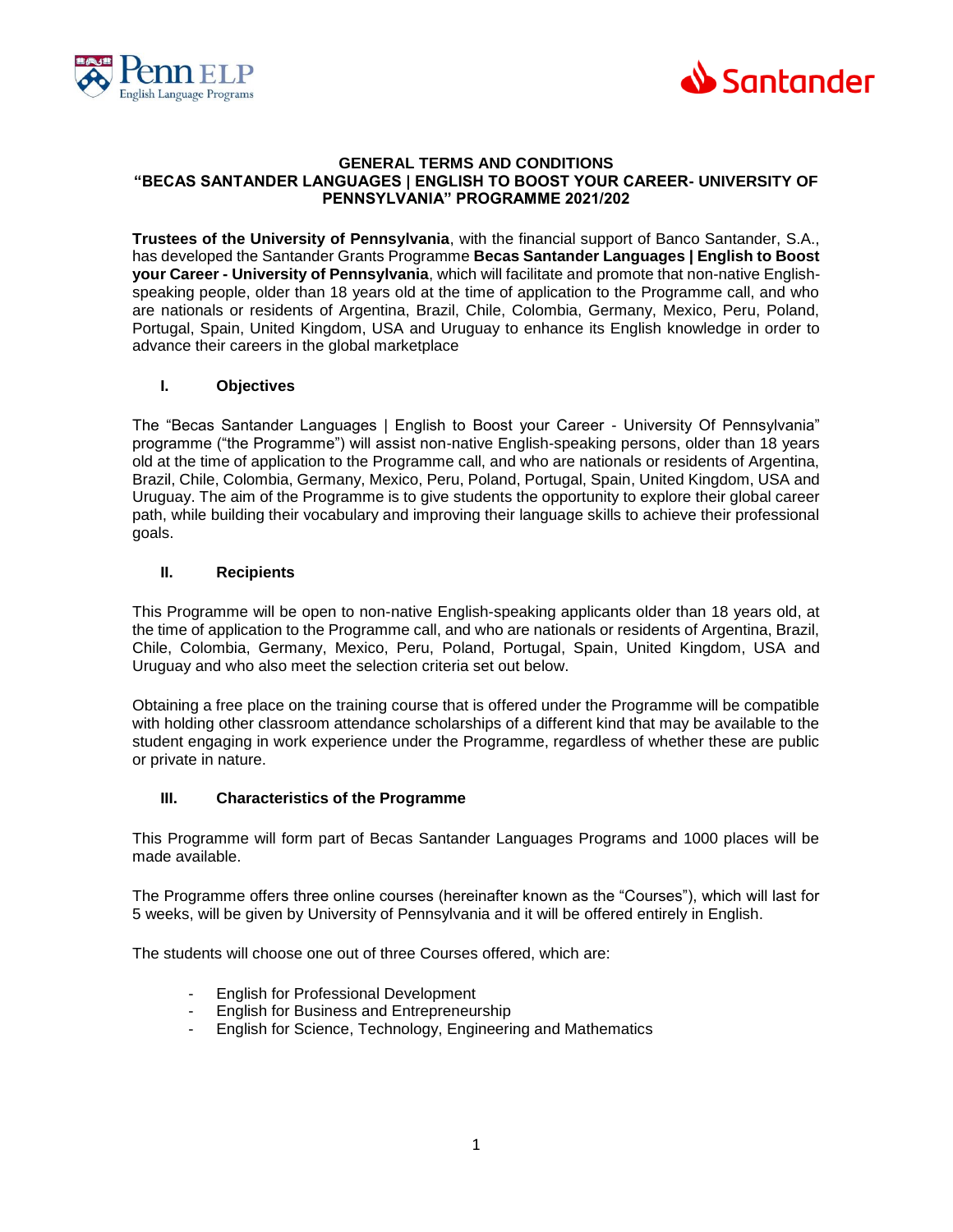



This Programme is designed for non-native English-speaking people who are interested in enhancing its English knowledge in order to advance their careers in the global marketplace. In this Programme, students will explore their global career path, while building vocabulary adapted to their sector of interest (Business, Stem, Career) and improving their language skills to achieve their professional goals.

The overall goal is to offer an online language skills Programme at University of Pennsylvania platform focused on professional development to achieve large social impact.

The Courses will be conducted between 18<sup>th</sup> January 2022 and 22<sup>nd</sup> February 2022 at University of Pennsylvania online platform available at https://upenn-catalog.instructure.com/login/canvas

## **a. English for Professional Development (400 seats)**

By the end of the Course, students will develop their English language skills and understanding of career development in the global economy by:

- defining and using new, effective vocabulary to convey respect and confidence to prospective employers and colleagues
- comparing and contrasting the role of culture in the global job application process
- interpreting job descriptions accurately
- using appropriate salutations, openings and closings in cover letters and professional emails
- using appropriate word choice and verb tenses in resumes, cover letters, professional emails, and social media postings
- creating an appropriate resume and cover letter and adapting it for a specific job
- comprehending spoken interview questions and producing effective answers
- recognizing successful interview strategies and behaviors
- building an awareness of the value of networking
- drafting a potential career development plan

## **b. English for Business and Entrepreneurship (300 seats)**

This course is designed for non-native English speakers who are interested in the global business economy. In this course, students will learn about executing and analyzing market research, writing a comprehensive business plan, and attracting investors and financial support. This course will also give students the opportunity to explore the practices of global entrepreneurship, while building their vocabulary and improving their language skills to achieve their business goals.

## **c. English for Science, Technology, Engineering and Mathematics (300 seats)**

This course helps students improve their language skills for sharing scientific information in the context of global climate change. Topics covered include the chemistry and impacts of climate change, new energy systems, and advances in climate-focused nanotechnology. While examining these topics, students will learn the language of cause and effect, how to accurately describe effects, reading strategies for investigation, and developing research skills in English.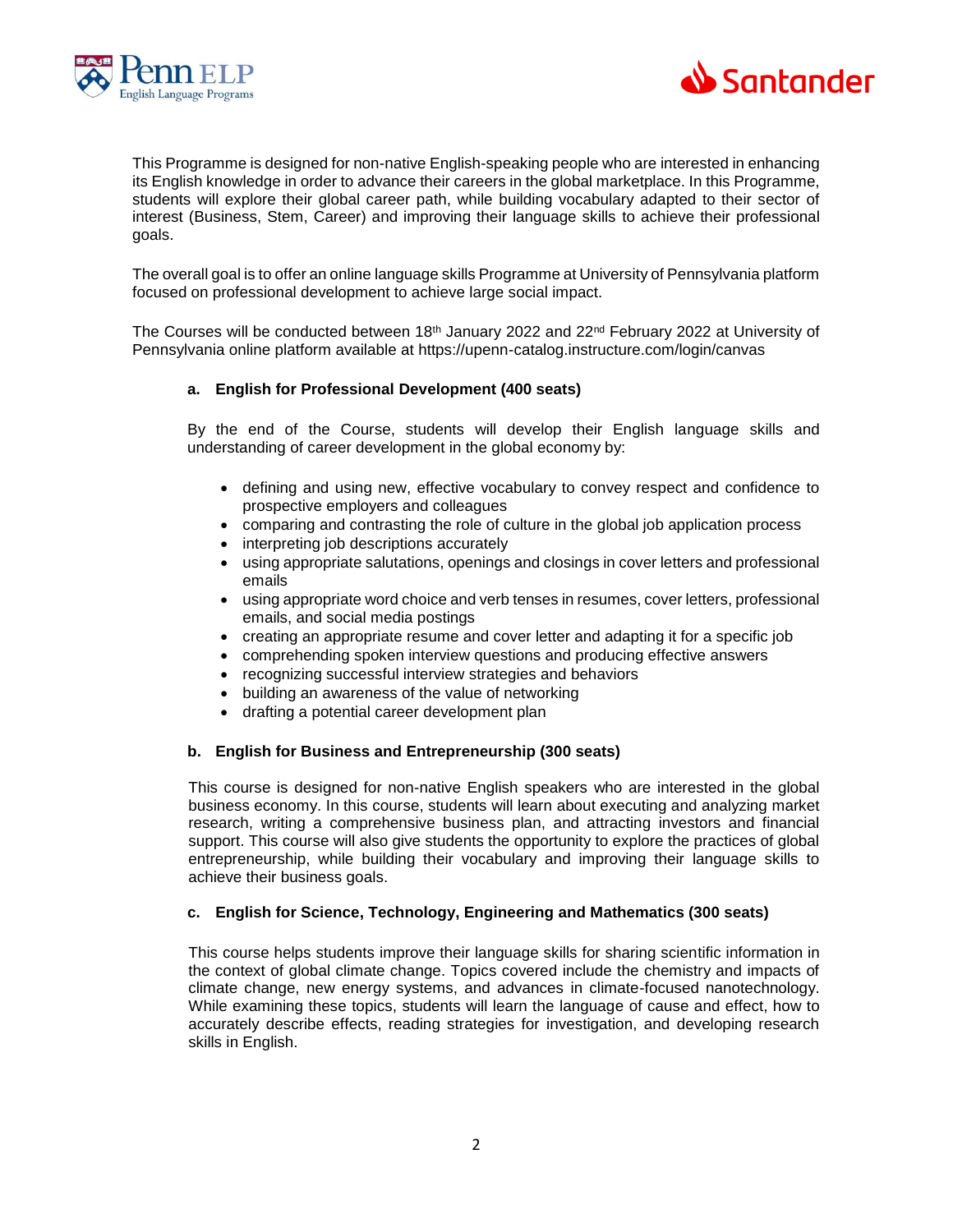



#### Faculty of the instructors

All instructors hold a Master's degree in TESOL or a very closely related field; a minimum of two years' experience teaching in university-level ESL programs, with EAP or ESP experience; experience using technology for instructional and administrative purposes.

Upon completion, students who earn an average grade of 70% or higher as an average across graded course assignments including discussion posts, check your understanding quizzes, and unit assessments will receive a **Penn Certificate** that states number of program hours for the course.

## **IV. Admission and Selection criteria\*:**

The requirements for applying to the Programme are:

- To be older than 18 years old at the time of application.
- To be a national or resident of Argentina, Brazil, Chile, Colombia, Germany, México, Peru, Poland, Portugal, Spain, United Kingdom, USA and Uruguay;
- To be a registered user in Santander Grants [\(www.santander-grants.com\)](http://www.santander-grants.com/) and apply for the Call of this Programme
- To complete Evaluation test from Global Alumni which consists of a set of questions to evaluate the competencies, skills and knowledge of the candidates.
- Level of English (lower-intermediate, normally equivalent to B1).

*\* No person will be recruited or admitted to the Programme who has been placed on the List of Specially Designated Persons by the U.S. Department of Treasury, Office of Foreign Assets Control (OFAC) is part of an organization that has been placed on such list, or is located in a comprehensively sanctioned country (currently Cuba, Crimea Region of the Ukraine, Iran, North Korea, and Syria) unless authorization has been obtained from OFAC. Such individuals, entities, or groups can be screened against the OFAC sanctions lists at: [https://www.treasury.gov/resource-center/sanctions/Pages/default.aspx.](https://www.treasury.gov/resource-center/sanctions/Pages/default.aspx)* 

The selection criteria for assigning places are:

- Answers to the application form in [www.santander-grants.com](http://www.santander-grants.com/)
- Answers from Global Alumni skills and motivation test.

With a view to ensuring that the Programme will benefit from the greatest possible number of students, if the Working and Monitoring Group comprising an equal number of representatives from both University of Pennsylvania and Banco Santander, S.A.'s Universities division believes at any time that the planned number of places is not going to be filled, it may decide to apply other criteria for obtaining a place on the Programme, and it may even extend the deadline by which students may apply.

The Working and Monitoring Group will consider a balance between the countries of the applicants and their gender when assigning scholarships.